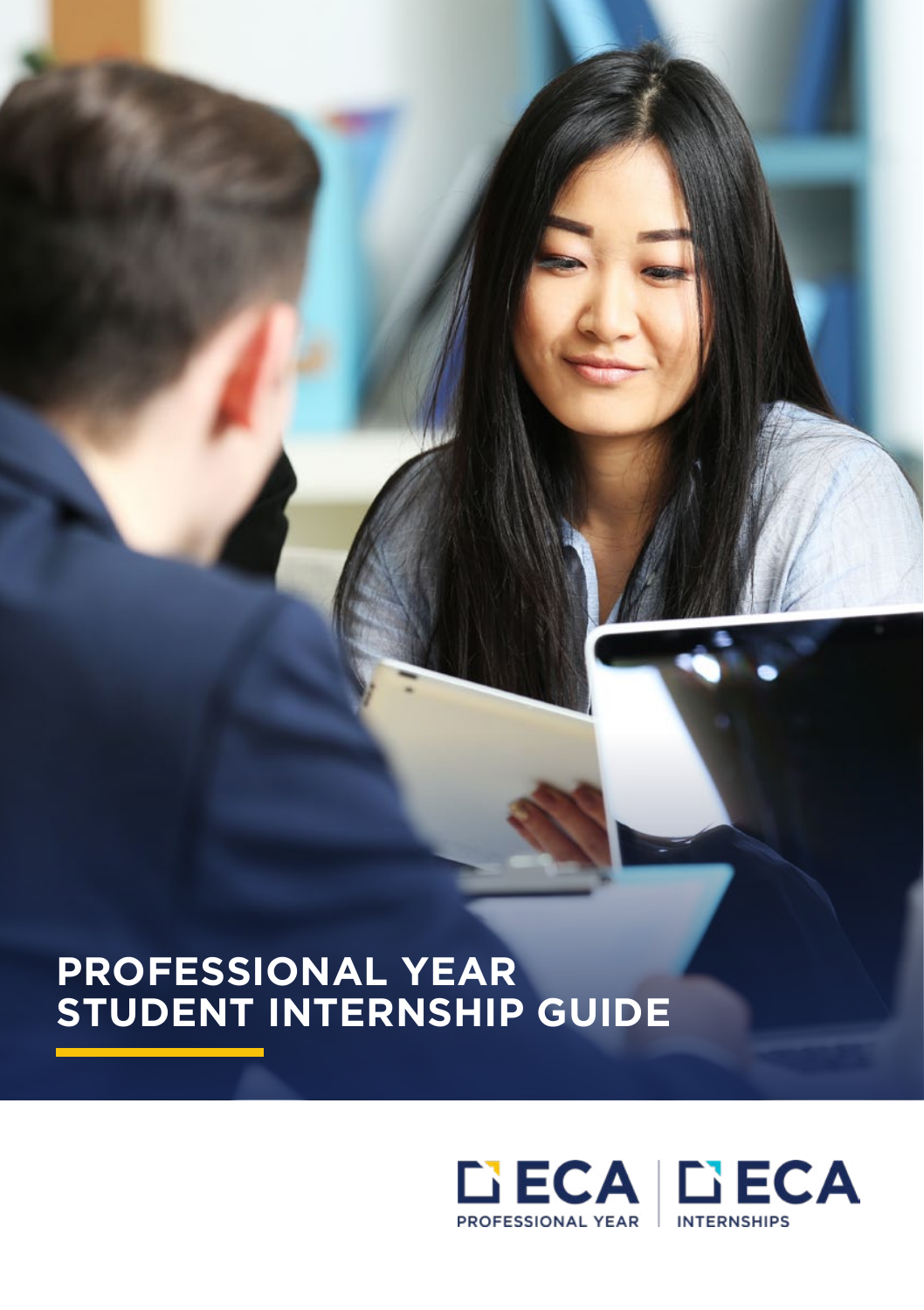### **WELCOME TO YOUR PROFESSIONAL YEAR INTERNSHIP GUIDE!**

If you've chosen the Professional Year program, you, like many other recent graduates realise, how difficult it can be in today's competitive labor market. The reality is that it's hard to have experience, without an opportunity to get experience.

An Internship with the ECA PY program will give you that competitive advantage by:

• The opportunity to test all that through preparation interviews and CV writing classes in a 'reallife setting'.

- The opportunity to show off and further develop your professional skills and transform your theoretical knowledge to practical experience.
- Exposure to an Australian professional work environment in which you can improve your cross-cultural skills, develop your interpersonal and communication skills and build your network of professional contacts
- The opportunity to add professional experience on your CV.

## **WHAT INTERNSHIP OPTIONS ARE THERE FOR PY STUDENTS?**

We understand students join the ECA PY program in different stages of their professional life. Some as fresh graduates trying to advance their career and some as seasoned professionals with their career tracking in the right direction.

ECA PY is split into 2 key stages: the classroom-based theoretical preparation in week 1-32 and the Internship placement from week 33-44.

The internship placement can cater to all stages of your professional development and with all the skills and experience gained, the PY course will make you a more desirable candidate.

Please note that the PY program is governed by the Australian Computer Society (ACS) for IT students. The host company eligibility criteria will have to comply with their regulations.

### **Internship Options**

You will have three Internship options to best suit your circumstances and preferences:

- An ECA organised placement with an approved host company
- A student sourced internship if you are not professionally employed but have personal contacts who are able to provide a professional internship
- A professional employment-based internship if you have already secured professional employment and want to use that in lieu of an internship

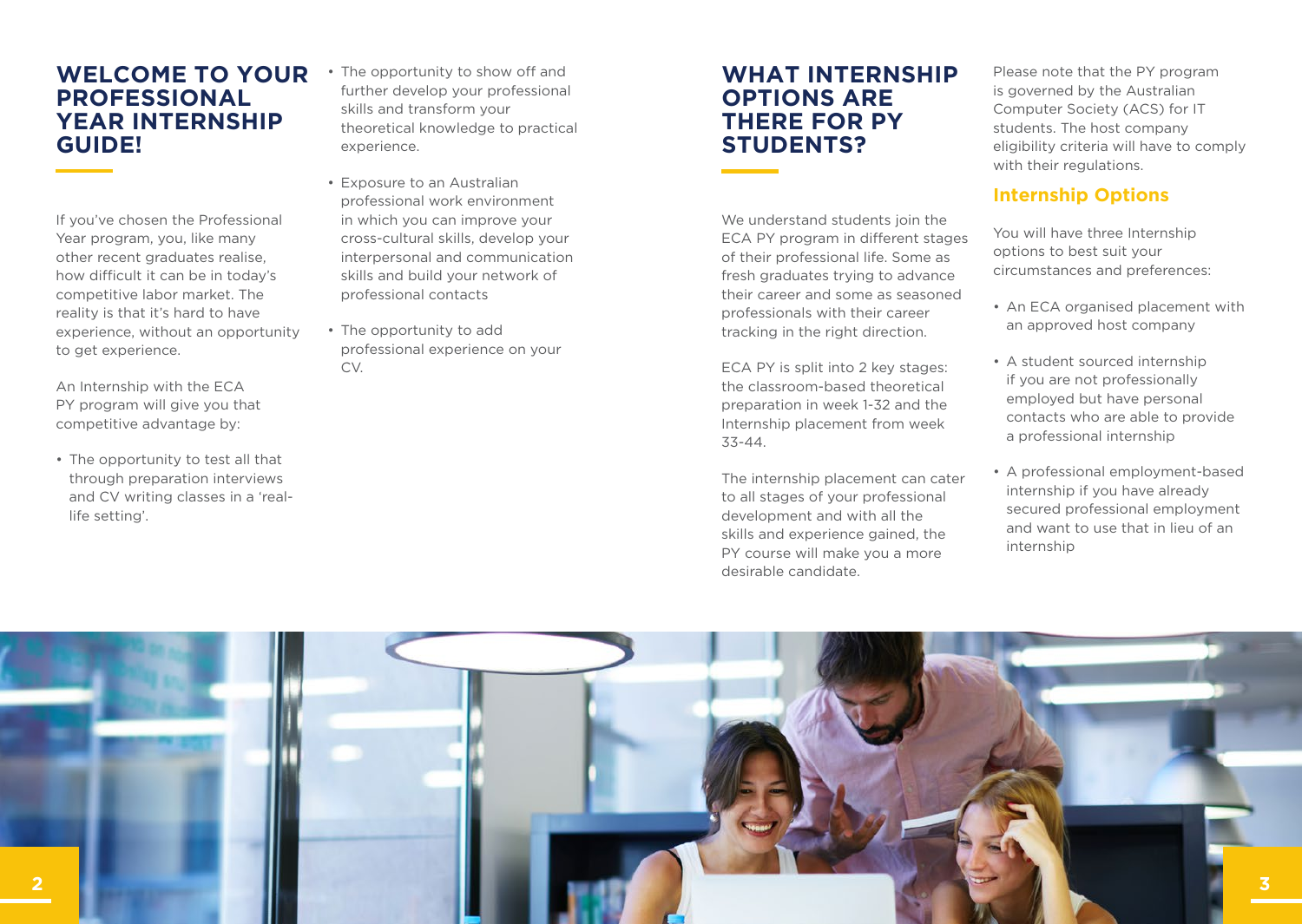### **1. ECA Internship Placement**

An ECA Internship placement is a preferred option for many of our students. Our Internship Team will closely look at your skills and experience and match your profile with the relevant host company. However, if your skill set is too specialised we might not be able to guarantee a 100% match! You might also have to participate in a formal selection process by the host company.

#### **What do you need to submit?**

• Your CV (your trainer will guide you in the process)

**Please submit your preference and CV in week 20-23 of your PY course! Late submissions will result in delays in processing time.** 

### **2. Student-Sourced Internship**

The student might have professional ambition to seek an internship opportunity with a host company that is currently not an ECA Internship partner.

This is possible and you will be able to approach the proposed host company with an ECA PY Host Company Assessment and Agreement Form and an Internship Training Plan and Agreement Form outlining the program Terms and Conditions and also the requirements to host Professional Year (PY) interns.

Every self-sourced host company must be approved by and will be visited by an Internship consultant!

#### **What are the eligibility criteria for Self Sourced Internships?**

**1. Professional office environment:** 

The host company must be a legally registered entity with an ABN or ACN. The office space has to be clean, WHS certified and offer a positive environment for integrated learning and professional performance. It has to have a suitable workstation for an intern (desk, chair, and computer).

We DO NOT approve homebased offices, unless they are fully dedicated as an office space with a supervisor allocated to the student.

#### **2. Dedicated supervisor with relevant education and skill set:**

An internship is not independent project work. It will require a dedicated supervisor to help you create a training plan, organise and supervise your training and work program and cooperate with the ECA internship department on Mid-placement and End of placement Reports.

When choosing a host company make them aware of these steps.

#### **3. How many Professional Year Interns (from any provider) can a company host concurrently?**

Permitted number of concurrent Professional Year ICT placements.

| Number of paid<br>permanent employees at<br>the Host Company site | Number of dedicated<br>paid ICT employees at the<br>Host Company site                                                              | Number of concurrent<br><b>Professional Year ICT</b><br>Placements from any<br>provider allowed |
|-------------------------------------------------------------------|------------------------------------------------------------------------------------------------------------------------------------|-------------------------------------------------------------------------------------------------|
| 50+ paid permanent<br>employees                                   | 5+ paid ICT employees                                                                                                              | Up to 10 concurrent ICT<br>placements allowed                                                   |
| 10+ paid permanent<br>empoyees                                    | 1+ paid ICT employee                                                                                                               | Up to 5 concurrent ICT<br>placements allowed                                                    |
| 3-9 paid permanent<br>employees                                   | No dedicated ICT<br>employee, but must<br>be able to provide<br>supervision and<br>mentoring by a suitably<br>qualified supervisor | Up to 3 concurrent ICT<br>placements allowed                                                    |
| Small firm or start-<br>up (less than 3 paid<br>employees)        | No dedicated ICT<br>employee, but must<br>be able to provide<br>supervision and<br>mentoring by a suitably<br>qualified supervisor | Up to 1 concurrent ICT<br>placement allowed                                                     |

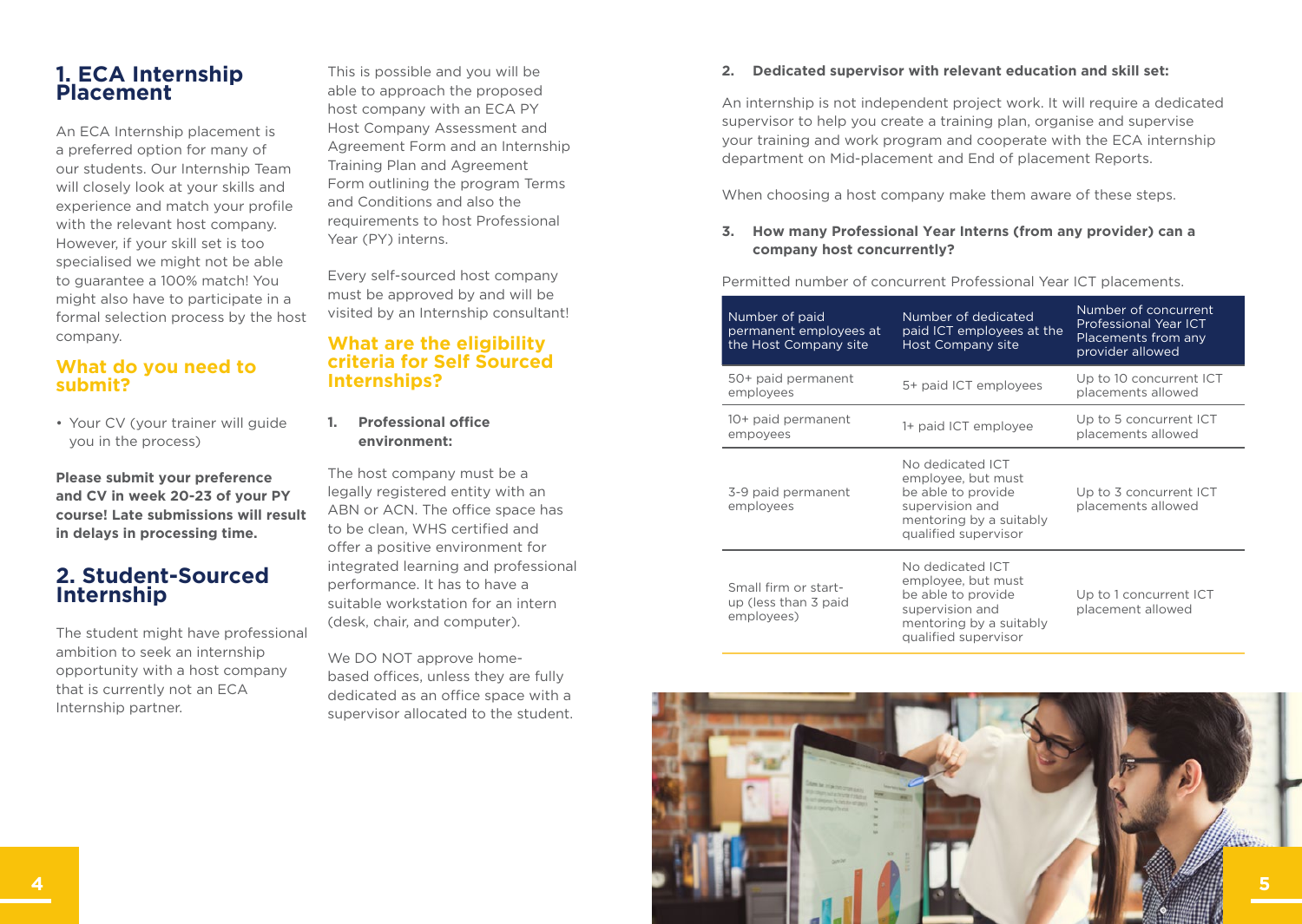computer).

We DO NOT approve homebased offices, unless they are fully dedicated as an office space with a supervisor allocated to the student.

The host company must be a legally registered entity with an ABN or ACN. Office space has to be clean, WHS certified and offer a positive environment for integrated learning and professional performance. It has to have a suitable work station for an intern (desk, chair, and

### **We will be visiting every host company** and employment-based

**3. Manager/ Supervisor is willing** 

**to cooperate:**

internships are no exception. **Please inform your supervisor about your course requirements, as we will need their cooperation in the internship process.** 

#### **What do you need to submit?**

- Host Company Assessment and Agreement Form
- Copy of employment contract
- 2 recent payslips

#### new skills and improved upon my knowledge which will help me in my future career. While doing my internship I became familiar with the Australian Workplace environment. Overall, the internship period was my golden opportunity to learn more skills and knowledge in my field of study and I grabbed it. **99**

**If** I am very grateful to the ECA Internship department for providing me with an opportunity to do an internship with an excellent host company. I learnet several

> **Purushottam Thapa** ECA PY Graduate

#### **4. IT, or other relevant business:**

An Internship placement has to be relevant to the field of study and can't be based on an unrelated job description (Example: marketing, admin). Please make sure you only approach relevant companies to avoid delays in processing of your application.

#### **5. Please note the following are not permitted:**

- Sole trader or partnership, Migration or Visa Agency

- Any organisation hosting two or more PY interns

- Absence of a structured ICT department or minimum three paid ICT employees

#### **What do you need to submit?**

- ECA PY Host Company Assessment and Agreement Form and an Internship Training Plan and Agreement Form
- "Job description" on host company letterhead outlining the tasks you will be required to do. This document MUST have your full name and residential address to ensure it was designed specifically for you

• Your Host Contact Details Form which will be emailed to you along with the placement type document

### **3. Professional Employment Based Internship**

This category of internship placements has been created for all those students already working in their professional field.

If you are in this situation and wish to nominate your employer as your placement host company, you will have to complete, with your supervisor/ employer, a Host Company Assessment and Agreement Form and an Internship Training Plan and Agreement Form. Any questions by your employer can be directed to your internship consultant.

#### **What are the eligibility criteria for professional employment based internships?**

#### **1. Professional Employment:**

Your job description and position title will reflect you are working within your professional field. Marketing, sales, retail etc. will not be considered suitable positions.



**2. Professional office environment:**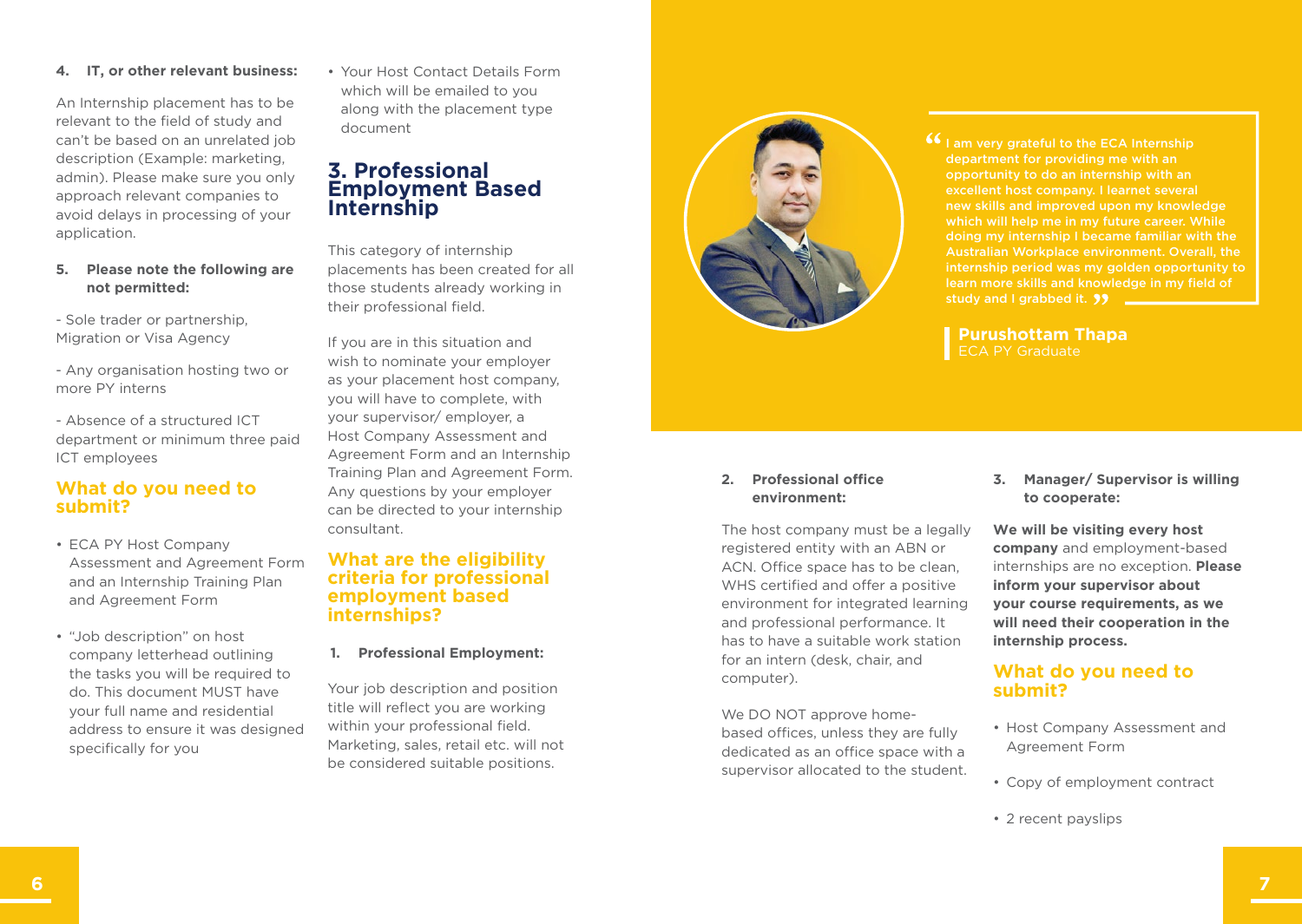### **ACS PY - Key to Success**

### **IT Students:**

The PY course for ICT graduates is governed by ACS (Australian Computer Society).

After your enrollment, ACS will send you an email with a link to their compulsory (PE Online-Professional Environment) course. Please follow the instructions and complete the online orientation.

To get the most out of your Professional Year Program and free ACS membership for the duration of the course, make use of the online courses and networking events provided by ACS. You will get an invitation via email and easy access to all accredited courses.

Week 33!!! It is when you HAVE to start your online PE course. The link with all the information regarding the PE online component will be sent to your email, so make sure your contact details are always up to date.

### **IT skills and Internship:**

**Well-structured CV is the key!** Make sure you list only the technical abilities you can demonstrate and explain! You might be asked to perform a task on the spot!

**Always upskill!!!!** The demanding job market is highly competitive and you will have to compete against other skilled individuals.

**Be flexible and get more opportunities!** Being highly specialised in a particular area might make it hard when looking for an internship opportunity! Be openminded and experience the diversity with the IT industry!

#### **Internship Role Classification using Anzsco Codes**

All Professional Year internship placements hosted by participating companies or organisations must align with an ICT-related ANZSCO occupational code in accordance with ACS' commitment to fostering the growth of a skilled ICT workforce in Australia.

ANZSCO is a skill-based classification used to classify all occupations and jobs in the Australian and New Zealand labour markets and is also used within skilled visa programs. where this is a requirement for visa eligibility, as the standard by which a visa applicant's skills to undertake a specific nominated skilled occupation in Australia are assessed.

Effective from 1st June 2020, ACS will require that all internship roles are attached to an appropriate code, ensuring the PY Program objective of developing the next generation of ICT professionals can be measured using standardised role-specific data.

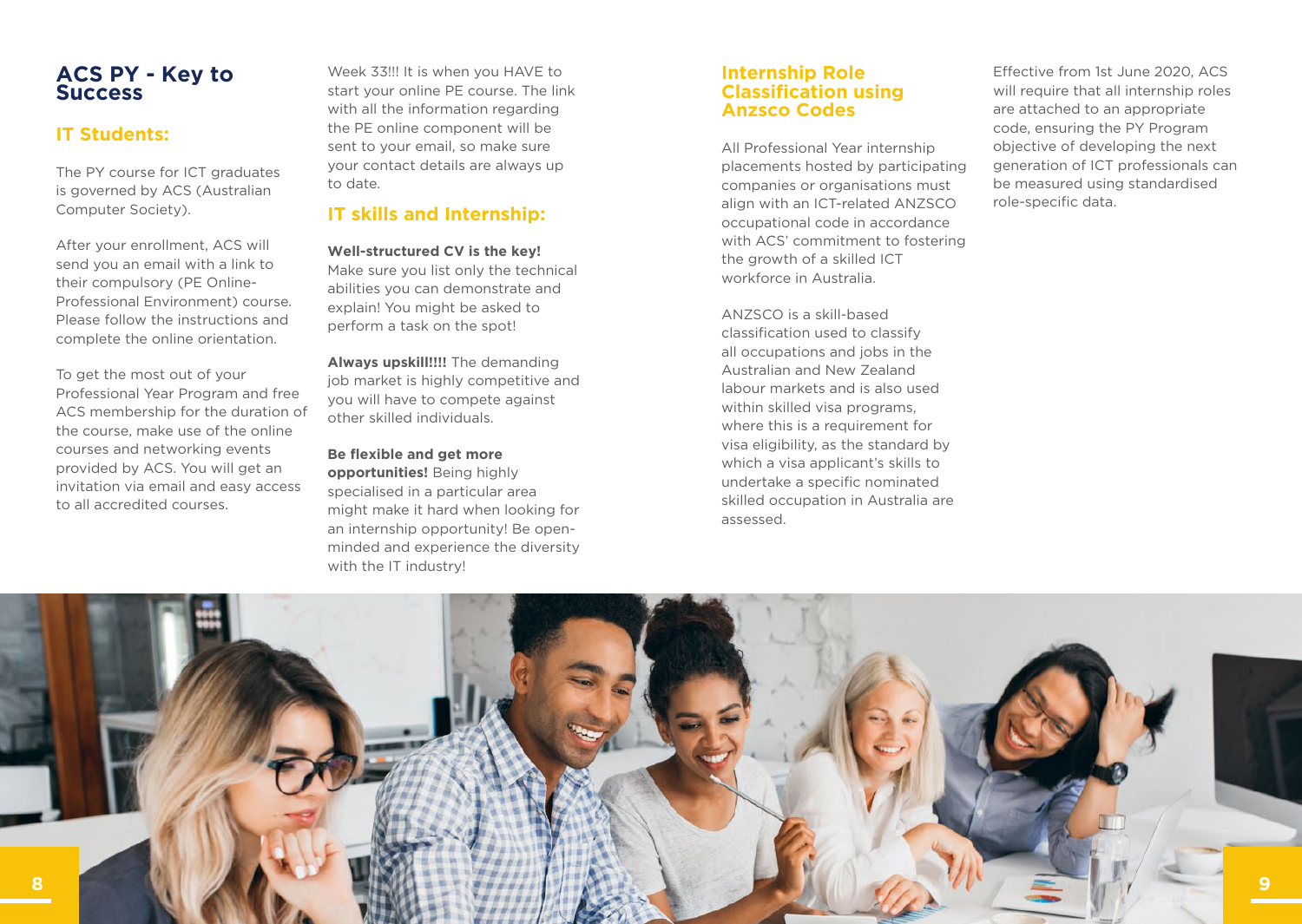# **Flowchart**

# **Week 18:**

Internship action required email will be sent out to you requesting confirmation of internship type.

# **Week 20:**

Confirmation of Internship Placement (ECA sourced, student-sourced, or professional employment-based internships).

# **Week 23-32:**

The internship department will process your application and depending on your selection, organise interviews with host companies, contact you for further clarification on documents provided or send confirmation of your internship placement.

# **Week 29-32:**

Internship placement will be finalised and confirmed.

IT students will receive a link to the online PE course.

# **Week 31-32:**

Finalise your Training Plan and Agreement

# **Week 38-39:**

The Mid-Placement form will have to be submitted to your consultant/ placement officer in week 6. This will be followed up by a Mid-placement visit in person or via video call to you and your supervisor.

# **Week 41-42:**

The End of placement form will have to be submitted by week 12 (final week) of the internship placement and submitted to your consultant/ placement officer.

This will conclude your internship process. Please note that these steps are a part of every internship cycle and can't be skipped, or postponed based on personal preference.

We at the ECA Internship department wish you all the very best on your Professional Year program journey and look forward to guiding you on your internship journey!